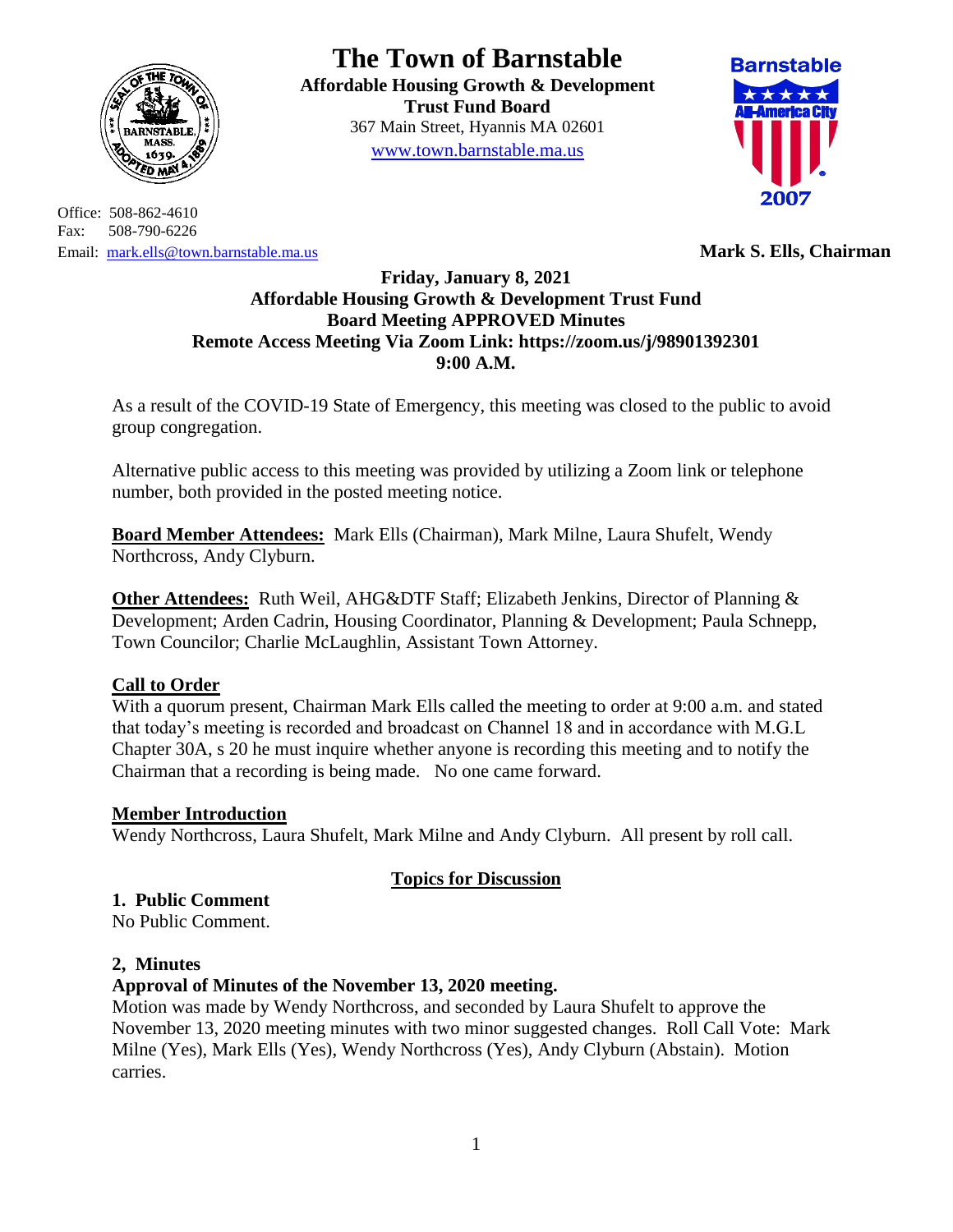### **Approval of Minutes of the December 11, 2020 Meeting.**

Motion was made by Wendy Northcross, and seconded by Andy Clyburn to approve the December 11, 2020 meeting minutes with two minor suggested changes. Roll Call Vote: Wendy Northcross (Yes), Laura Shufelt (Yes), Mark Milne (Yes), Andy Clyburn (Yes), Mark Ells (Yes). Motion carries.

#### **3. Review of breakdown of all funds currently being held by the Trust**

Mark Milne shared his screen depicting a table of the Affordable Housing Growth Development Trust Fund Statement of Financial Position – Inception to December 31, 2020 and explained that the table is a tracking of three pools of funds held by the Trust: the original fund of \$1M from Tradewinds; Economic Development which includes mitigation payments; and most recently \$2.5M in funds allocated from CPC. Mr. Milne explained that each pool of Trust money tracks separately with a total of \$3.8M from inception through December 31, 2020.

Mr. Milne noted some of the larger projects the Trust supported under the Affordable Housing column: Barnstable Housing Authority for Stage Coach Rd and Oak Street; Housing Assistance Corp for Ridgewood Ave; and Habitat for Humanity for River Road with \$200,000 remaining for future affordable housing projects.

Mr. Milne reviewed the CPC funded Affordable Housing column noting \$300,000 to Housing Assistance Corp (HAC) for a rental assistance program that HAC is actively managing; Cape & Islands Veterans Outreach Center \$92,000; and most recently \$2,000 for a housing consultant to review the Residence at 850 proposal, leaving \$2.1M available for future projects.

Mr. Milne noted that not many funds have been expended from the Economic Development column. He listed prior expenditures for landscape improvements in the Hyannis Gateway, funding toward a comprehensive parking management plan and funds set aside from the Sturgis Charter School West Campus project toward a traffic study for the intersection of Pitchers Way and West Main Street that have not yet been used.

In answer to questions from Wendy Northcross regarding the Village Green Loan, Ruth Weil identified this as a loan that has no payments due until the end of the term. She explained there is a promissory note and a recorded mortgage. Ruth Weil also explained that some of the funds being held by the Trust for Economic Development were set aside for a specific purpose. Under the Trust Rules and Regulations, there are two priorities under the Economic Development category: public projects; and, projects that create neighborhood stabilization.

Wendy Northcross inquired if there are any limitations as to how frequently the CPC funded column can be refilled. Mark Milne explained that the Trust can receive funds from CPC directly at any time through application and appropriation by Town Council. Laura Shufelt added that many Towns pre-designate that the 10% of funds required to be expended for the Affordable Housing category transfer directly to Affordable Housing Trusts upon receipt.

Ruth Weil provided an update regarding the Emergency Rental Assistance Program indicating that she will reach out to HAC regarding their next quarterly report. She also noted that the Veteran's Outreach group decided that they did not need the initial loan of \$90,000, however once the project is complete, they indicated they may want to come back to convert it to a grant as per the vote of the Trust.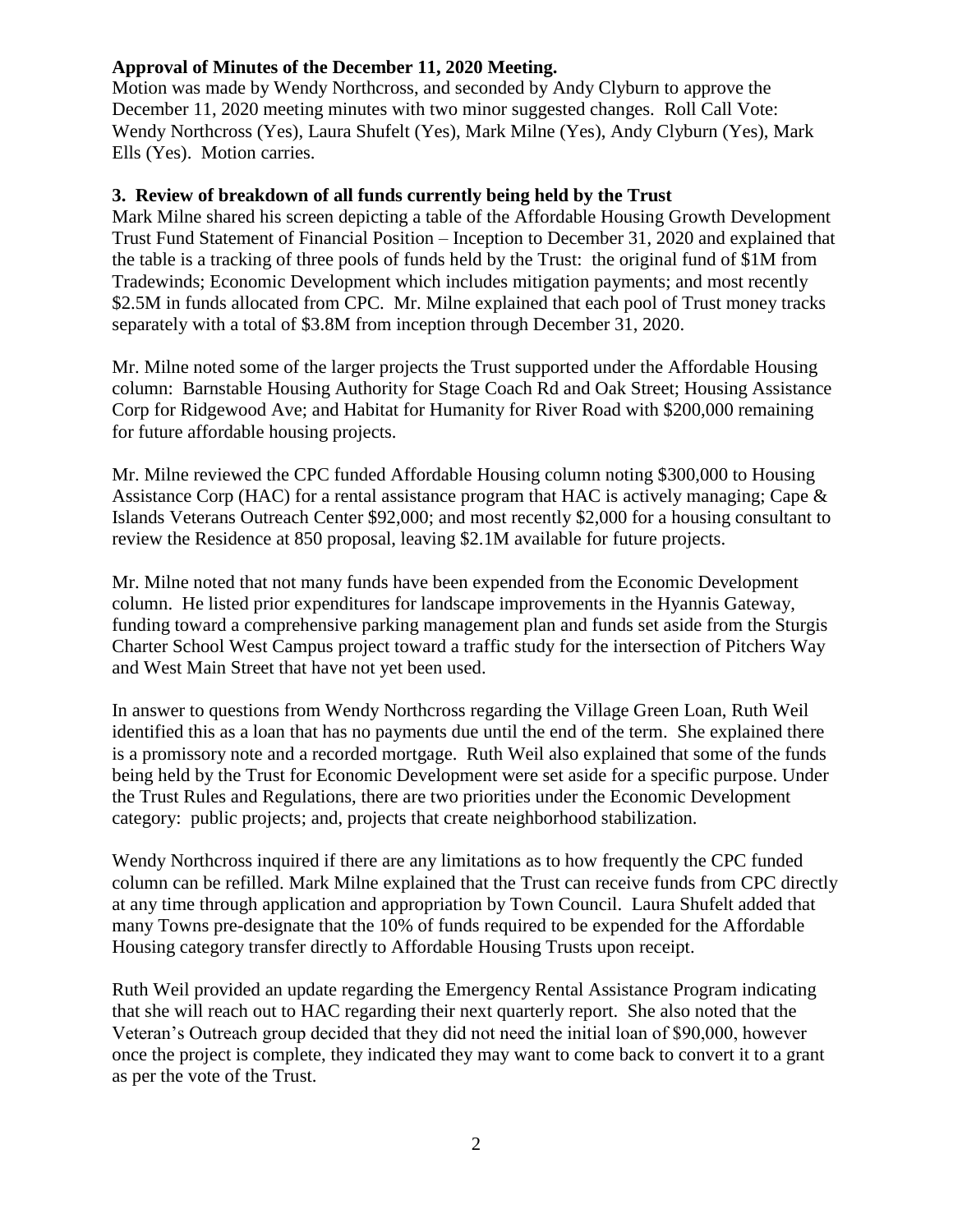Laura Shufelt shared that the State has received \$489M for rental assistance which will need to be spent by September 2021 or risk having it reclaimed. She said that the Governor will approve how these funds are rolled out and indicated that there will be gaps as to how the money can be spent. Laura explained that payment of arrearage rents will be a priority, with recertification required every 3 months. Laura stressed that as soon as the rules as to how these funds can be spent, it will be important to get the word out to private landlords. Subsidized landlords will be informed, however private landlords may not. Laura confirmed that funds are for residential use only, however noted a change for this program that provides that a landlord is eligible to apply with support and some limited documentation from tenants. Laura assured that this will be an easier program than RAFT. Wendy Northcross noted that the banks are watching these programs closely.

### **4. Update on the issuance of an Invitation for Bid to hire an outside housing development consultant to provide a financial review and analysis of the** *pro forma* **contained in the revised application submitted by Standard Holdings, LLC for a project identified as "Residence at 850", a project applying for \$1.4 Million Dollars of Trust funds to create 10 units of affordable rental housing to be located at 850 Falmouth Road, Hyannis, MA.**

Ruth Weil explained that four housing consultants were sent the Trust's RFQ; responses are due January 11, 2021. The scope of the work is to review and analyze the developer's pro forma as it relates to the evaluation criteria established by the Trust. The deliverables are: a written report due February 4 as to whether development and operating costs are reasonable for a project this size, consistent with industry standards, and identify anywhere costs do not meet the standards; financial feasibility of the project; and, if the project requires the subsidy requested, and identify areas where more detailed information is needed. Also, participation in a one hour Zoom meeting tentatively scheduled for February 12, 2021 with the Trust and Applicant to review the written report and answer questions. Ruth shared that one response to the RFQ was received. Two other consultants initially interested, responded that they were not available. One of the consultants who was solicited has not responded as of yet.

#### **5. Discussion and possible approval of the use of Trust funds to compensate Ellen Swiniarski to provide administrative support to the Trust.**

Elizabeth Jenkins, Planning and Development outlined the proposal put before the Trust. Elizabeth explained that Ruth Weil provides technical staff support for the Trust, however there is no dedicated administrative support for the Trust. Elizabeth said that after discussion, it was thought that a dedicated administrative person would be beneficial. Ellen Swiniarski provides staff support to the Community Preservation Committee and it was confirmed she has the capacity to provide additional time to the Trust for the compiling of Trust agendas, minutes, posting, and assisting of moving documents through after Trust project approvals. Compensation would be from the uncommitted Trust fund. Questions regarding financial concerns were answered by Mark Milne who indicated that if Ellen worked on a specific Trust project, that project fund would be charged as opposed to the general uncommitted fund for administrative work. This will be tracked through timesheets and is similar to how Ruth Weil accounts for her time as a consultant for the Trust. Mr. Milne advised that 100% of Ellen's salary is paid from Community Preservation funds with no impact on the operating budget or benefits included. This proposal would divide wages between two specially funded boards. After discussion regarding the number of hours that would be required and the rate of pay, and consultation with Human Resources, it was decided that a maximum of \$6,600 would be committed for administrative support for the Trust through the end of Fiscal Year 2021 with an